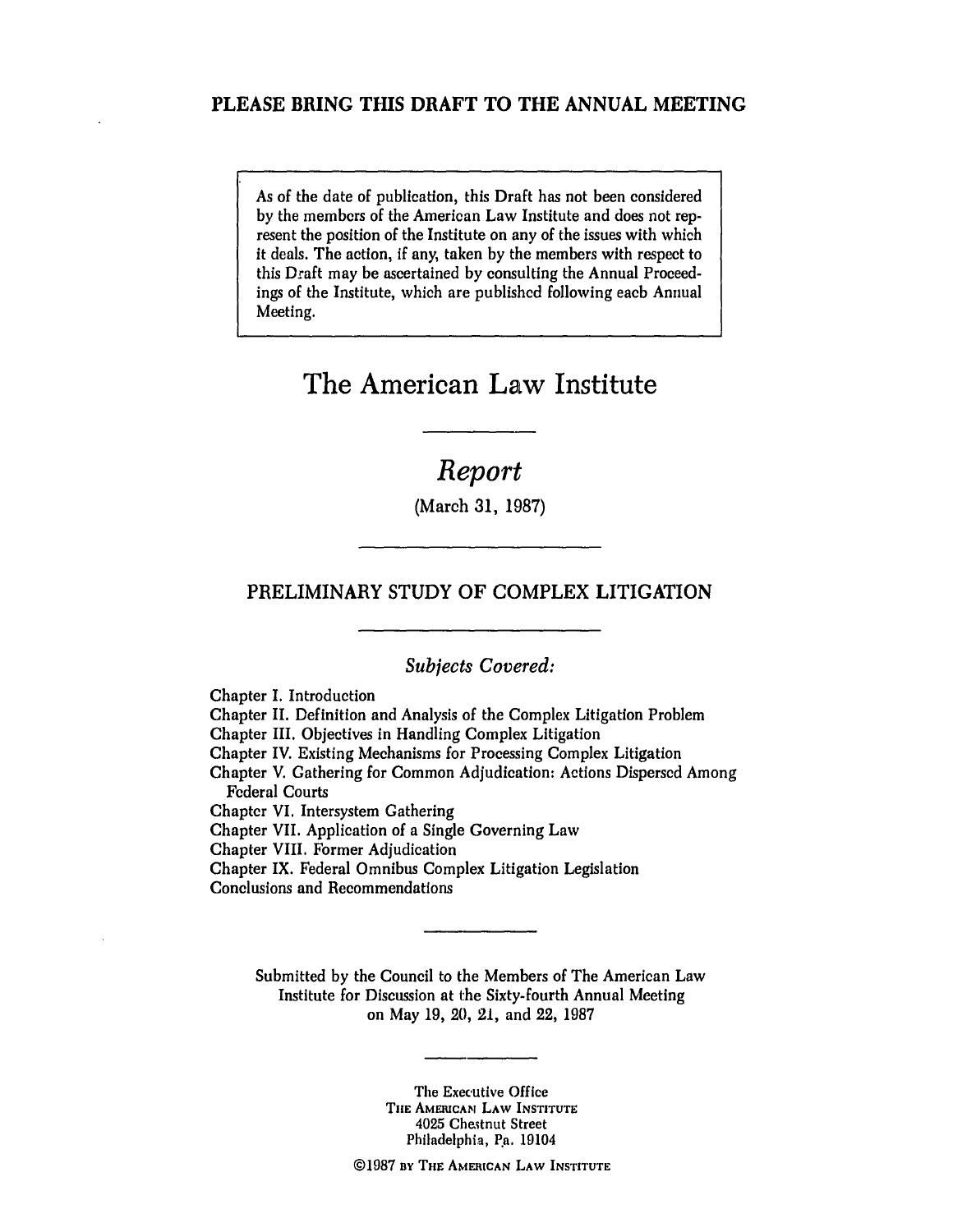# **The American Law Institute**

R. Ammi Cutter, Chairman of the Council Roswell B. Perkins, President Bernard **G.** Segal, *1st* Vice President Edward T. Gignoux, 2nd Vice President Bennett Boskey, *Treasurer* Geoffrey C. Hazard, Jr., Director Paul A. Wolkin, Executive Vice President

#### COUNCIL

Shirley **S.** Abrahamson Philip **S.** Anderson Richard Sheppard Arnold Frederick **A.** Ballard Bennett Boskey Michael Boudin Hugh Calkins Gerhard Casper William T. Coleman, Jr. Roger **C.** Cramton Lloyd **N.** Cutler R. Ammi Cutter Ronan **E.** Degnan William H. Erickson Thomas **E.** Fairchild Jefferson B. Fordham John P. Frank George Clemon Freeman, Jr. Edward T. Gignoux Ruth Bader Ginsburg Erwin **N.** Griswold Conrad K. Harper Clement **E** Haynsworth, Jr. Vester T. Hughes, Jr. Joseph **E** Johnston Nicholas deB. Katzenbach Herma Hill Kay Pierre N. Leval Edward Hirsch Levi Betsy Levin Hans **A.** Linde Martin Lipton Robert MacCrate Hale McCown Wade H. McCree, Jr. Carl McGowan Vincent L. McKusick

Madison Little Rock Little Rock Alexandria Washington Washington Cleveland Chicago Washington Ithaca Washington Cambridge Berkeley Denver Madison Salt Lake City Phoenix Richmond Portland Washington Washington New York Greenville Dallas Birmingham Morristown Berkeley New York Chicago Boulder Salem New York New York Lincoln Ann Arbor Washington Portland

Wisconsin Arkansas Arkansas Virginia District of Columbia District of Columbia Ohio Illinois District of Columbia New York District of Columbia Massachusetts California Colorado Wisconsin Utah Arizona Virginia Maine District of Columbia District of Columbia New York South Carolina Texas Alabama New Jersey California New York Illinois Colorado **Oregon** New York New York Nebraska Michigan District of Columbia Maine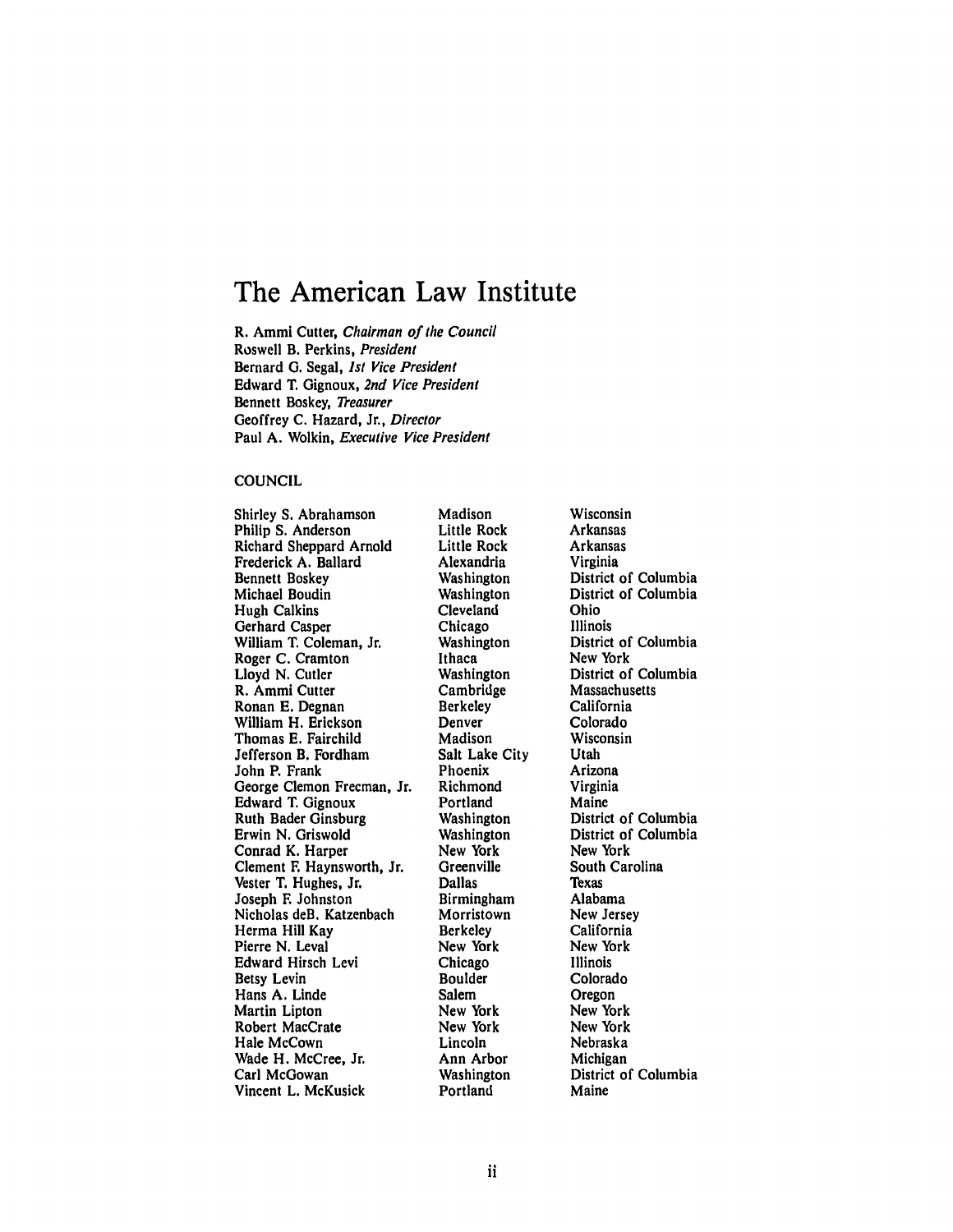Robert H. Mundheim Roswell B. Perkins Ellen Ash Peters Louis H. Pollak H. Chapman Rose Ernest **J.** Sargeant Bernard **G.** Segal Sherwin P. Simmons Wm. Reece Smith, Jr. Lyman M. Tondel, Jr. Michael Traynor John W. Wade Patricia M. Wald Lawrence **E.** Walsh William H. Webster Herbert Wechsler\* Herbert P.Wilkins James H. Wilson, Jr. Frank M. Wozencraft Charles Alan Wright

Emeritus Council Members

**E** M. Bird Charles **D.** Breitel Norris Darrell\*\* Paul A. Freund William **J.** Jameson William L. Marbury Charles Merton Merrill Charles H. Willard John Minor Wisdom

\*Director Emeritus *\*\*Chairman* Emeritus

Philadelphia New York Hartford Philadelphia Washington **Boston** Philadelphia Tampa Tampa New York San Francisco Nashville Washington Oklahoma City Washington New York Boston Atlanta Houston Austin

Atlanta New York New York Cambridge Billings Baltimore San Francisco Somers New Orleans

Pennsylvania New York Connecticut Pennsylvania District of Columbia Massachusetts Pennsylvania Florida Florida New York California Tennessee District of Columbia Oklahoma District of Columbia New York Massachusetts Georgia Texas Texas

Georgia New York New York Massachusetts Montana Maryland California New York Louisiana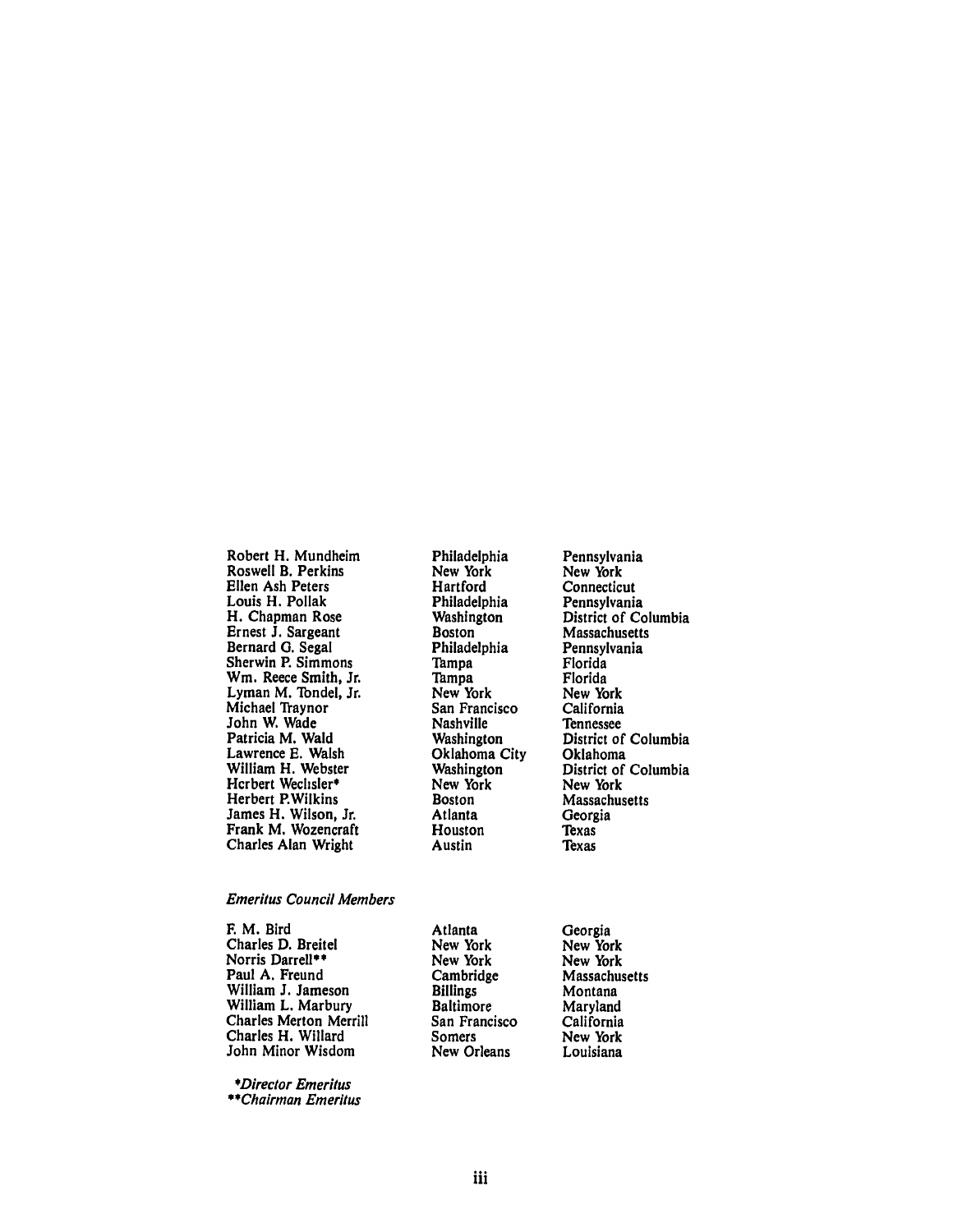### Preliminary Study of Complex Litigation

#### REPORTER

#### **ARTHUR** R. **MILLER,** Harvard University Law School, Cambridge Massachusetts

#### ADVISERS

**HERBERT** P. WILKINS, Justice, Supreme Judicial Court of Massachusetts, Boston, Massachusetts Chair

THOMAS **D.** BARs, New York, New York

**EMMET J. BONDURANT, II,** Atlanta, Georgia

BENNETT BOSKEY, Washington, District of Columbia

**EDwARD** H. **COOPER,** University of Michigan Law School, Ann Arbor, Michigan

**RUTH BADER GINSBURG,** Judge, United States Court of Appeals for the District of Columbia Circuit, Washington, District of Columbia

PIERRE N. LEVAL, Judge, United States District Court for the Southern District of New York, New York, New York

**A. LEo LEVIN,** Director, Federal Judicial Center, Washington, District of Columbia

**DONALD** W, **MADOLE,** Washington, District of Columbia

**STEPHEN** L. MORRIS, Las Vegas, Nevada

**SAMUEL** W, **MURPHY, JR.,** New York, New York

**J. VERNON PATRICK,** Jn., Birmingham, Alabama

- **WILLIAM** R. **PETERSON,** Judge, Twenty-eighth Judicial Circuit, State of Michigan, Cadillac, Michigan
- SAM C. POINTER, JR., Judge, United States District Court for the Northern District of Alabama, Birmingham, Alabama
- **THOMAS D. ROWE,** JR., Duke University School of Law, Durham, North Carolina
- **WILLIAM** W **SCHWARZER,** Judge, United States District Court for the Northern District of California, San Francisco, California
- H. **BLAIR WHITE,** Chicago, Illinois

#### EX OFFICIO

ROSWE.LL B. **PERKINS,** New York, New York *President, The American Law Institute*

**GEOFFREY C. HAZARD, JR., New Haven, Connecticut** *Director, The American Law Institute*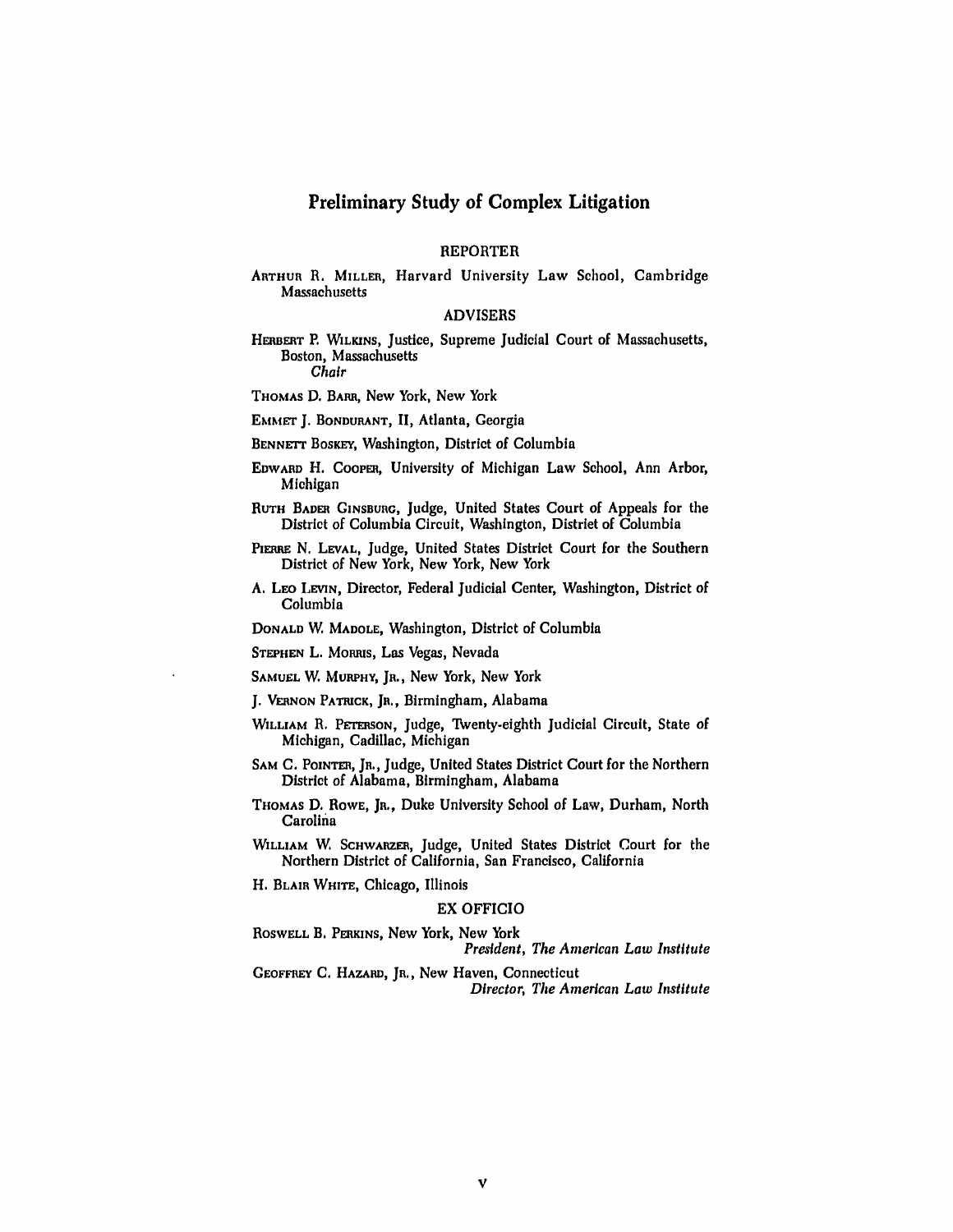# **Foreword**

The study herein, formidable though it is, is a preliminary study. Before undertaking any Restatement or model legislation project, the Institute does some sort of preliminary inquiry to determine the significance, scope, and complexity of a proposed subject. These preliminary studies sometimes are informal memoranda; in other instances they are substantial works in their own right. The study herein is clearly in the latter category.

Because the study is a Preliminary Study, it does not represent an Institute viewpoint, except the Institute's recognition of the importance of the subject and the probable value of a plenary project addressing it. At the same time, because this study is a substantial work in its own right, it merits consideration beyond that ordinarily given such a preliminary inquiry. It therefore is being presented to the Institute's Annual Meeting for discussion by the membership and is being published for general distribution.

We express our appreciation and admiration for the work of the Reporter, Professor Arthur Miller, and the team that worked with him, and our thanks to the Advisory Committee, which reviewed two intermediate drafts.

> **GEOFFREY** C. HAZARD, **JR.** *Director The American Law Institute*

February 27, 1987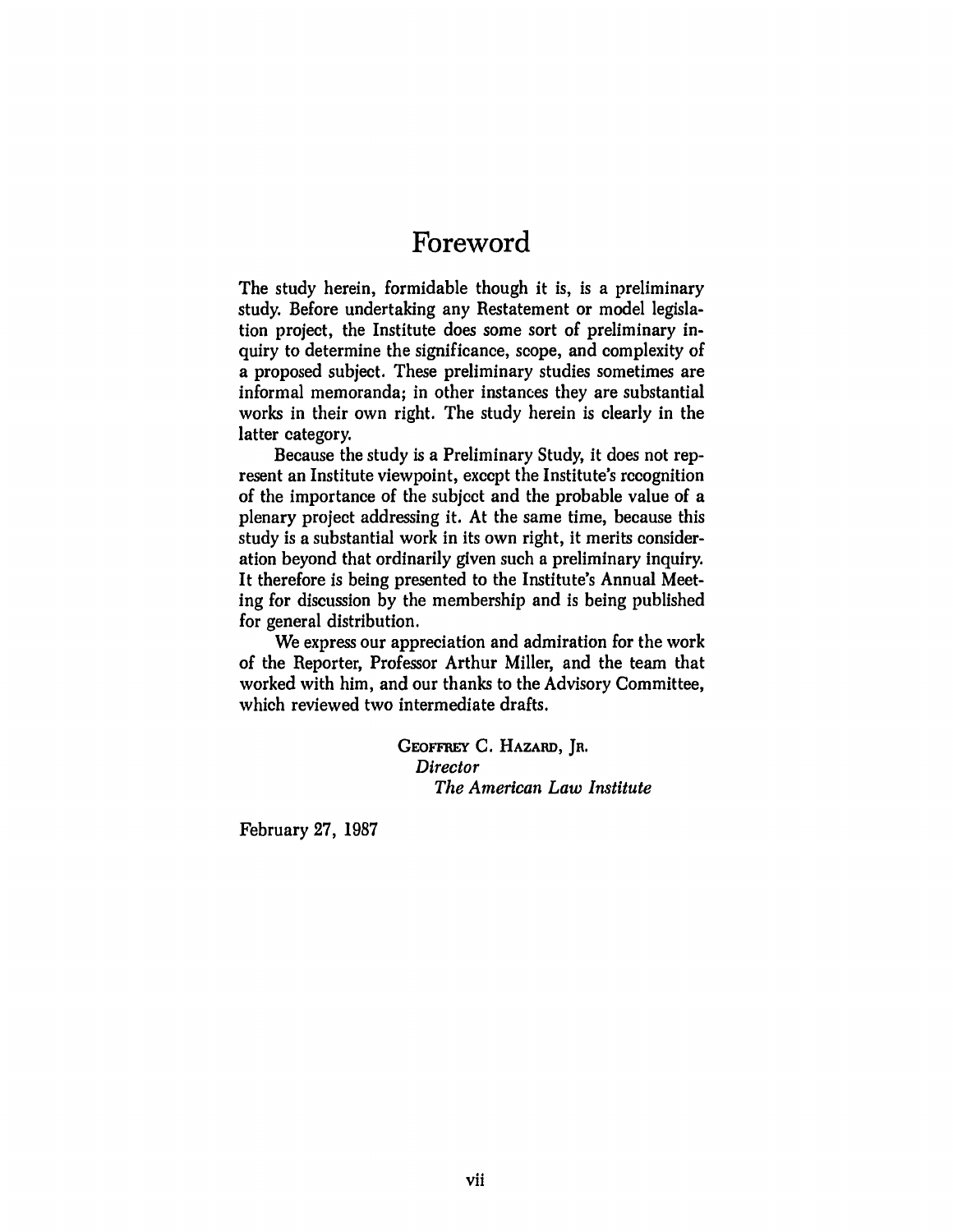# **Preface**

This Study of Complex Litigation was commissioned **by** the American Law Institute in the spring of 1985. Its purpose was to examine the contemporary "complex litigation" phenomenon and to make recommendations to the Institute as to whether a larger-scale exploration of the problem should be undertaken and, if so, along what lines. Arthur R. Miller, Bruce D. Bromley Professor of Law at the Harvard Law School, Cambridge, Massachusetts was asked to serve as Reporter for the study.

A distinguished Advisory Committee of judges, lawyers, and academics was appointed under the chairmanship of the Honorable Herbert P. Wilkins, Justice of the Massachusetts Supreme Judicial Court, Boston, Massachusetts to study complex litigation. The other members of the committee were: Thomas D. Barr, Esq., New York, New York; Emmet J. Bondurant II, Esq., Atlanta, Georgia; Bennett Boskey, Esq., Washington, D.C.; Edward H. Cooper, Professor of Law, University of Michigan Law School, Ann Arbor, Michigan; Ruth Bader Ginsburg, Judge, United States Circuit Court of Appeals for the District of Columbia Circuit, Washington, D.C.; Pierre N. Leval, Judge, United States District Court for the Southern District of New York, New York, New York; A. Leo Levin, Director, Federal Judicial Center, Washington, D.C.; Donald W. Madole, Esq., Washington, D.C.; Stephen L. Morris, Esq., Las Vegas, Nevada; Samuel W. Murphy, Jr., Esq., New York, New York; J. Vernon Patrick, Jr., Esq., Birmingham, Alabama; William R. Peterson, Circuit Judge, Wexford County Courthouse, Cadillac, Michigan; Samuel C. Pointer, Jr., Judge, United States District Court for the Northern District of Alabama, Birmingham, Alabama; Thomas D.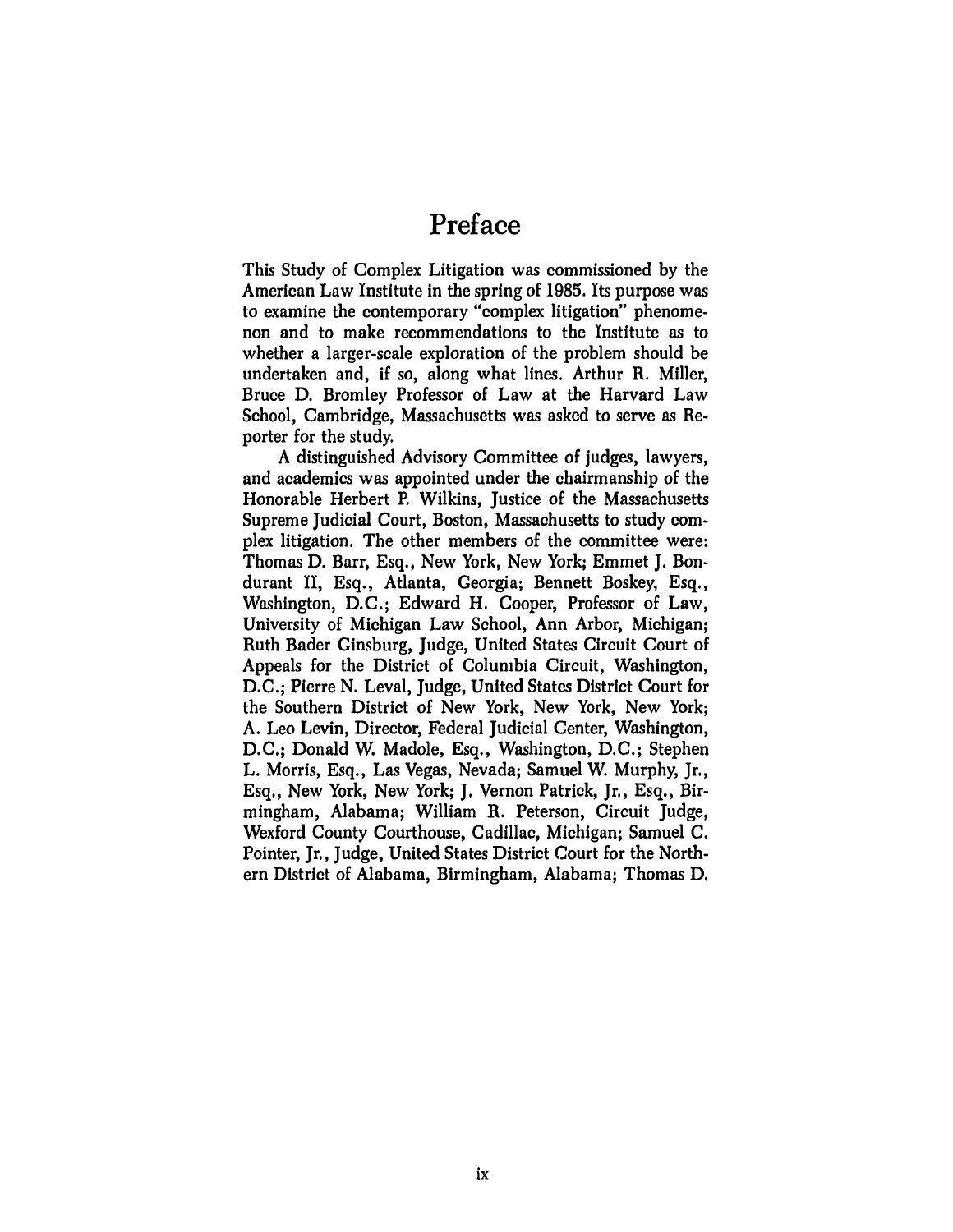Rowe, Jr., Professor of Law, Duke University School of Law, Durham, North Carolina; William W, Schwarzer, Judge, United States District Court for the Northern District of California, San Francisco, California; and H. Blair White, Esq., Chicago, Illinois. Roswell B. Perkins, President of the American Law Institute, and Geoffrey C. Hazard, Jr., Director of the American Law Institute, were members ex officio.

The Advisory Committee met to consider a discussion outline of this Report on March 14 and 15, 1986, in Cambridge, Massachusetts. On the basis of that meeting and further research, a Draft Report was prepared for a second meeting of the Committee that took place on September 19 and 20, 1986, also in Cambridge, Massachusetts. This final draft was then prepared for submission to the Council in December, 1986, incorporating suggestions made at the September, 1986 Committee meeting.

The Reporter and the Advisory Committee are deeply indebted to Edward B. Chansky, Thomas R. Holland, and Bennett W, Lasko, third year students at the Harvard Law School, for their invaluable assistance in the preparation of the successive drafts of this Report. Richard K. Milin, a second year student at the Harvard Law School, provided extensive editorial and substantive suggestions.

Acknowledgements also are due to Donna J. Andon for her administrative assistance, to Marie A. Grilo, to the word processing staff at Harvard Law School, and to the many students who prepared working papers for this study in connection with two seminars on complex litigation conducted by Professor Miller.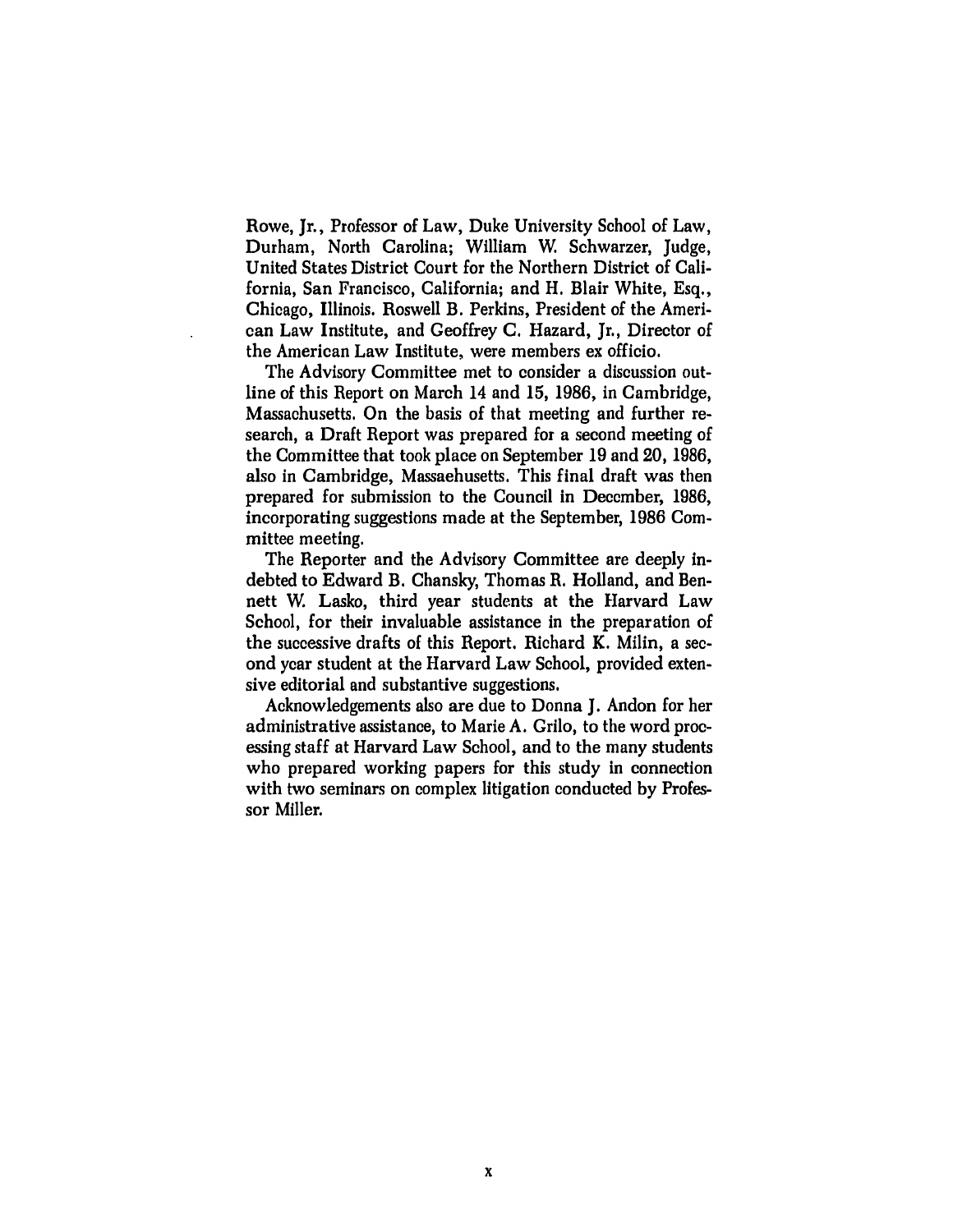# **Table of Contents**

| <b>Chapter I</b>                                                              |
|-------------------------------------------------------------------------------|
|                                                                               |
| Chapter II<br>DEFINITION AND ANALYSIS OF THE COMPLEX LITIGATION PROBLEM<br>12 |
| A. Claim Dispersion or "Scattered Litigation"  12                             |
| 2. Temporal Claim Dispersion (Serial Litigation)  14                          |
|                                                                               |
| <b>Chapter III</b>                                                            |
| OBJECTIVES IN HANDLING COMPLEX LITIGATION  24                                 |
| A. Basic Objectives and the Tension Among Them  25                            |
| Chapter IV<br>EXISTING MECHANISMS FOR PROCESSING COMPLEX LITIGATION  34       |
| 3. Use of Class Actions in Complex Litigation  41                             |
|                                                                               |
| C. Equitable Procedures: Interpleader and Bankruptcy  54                      |
|                                                                               |
|                                                                               |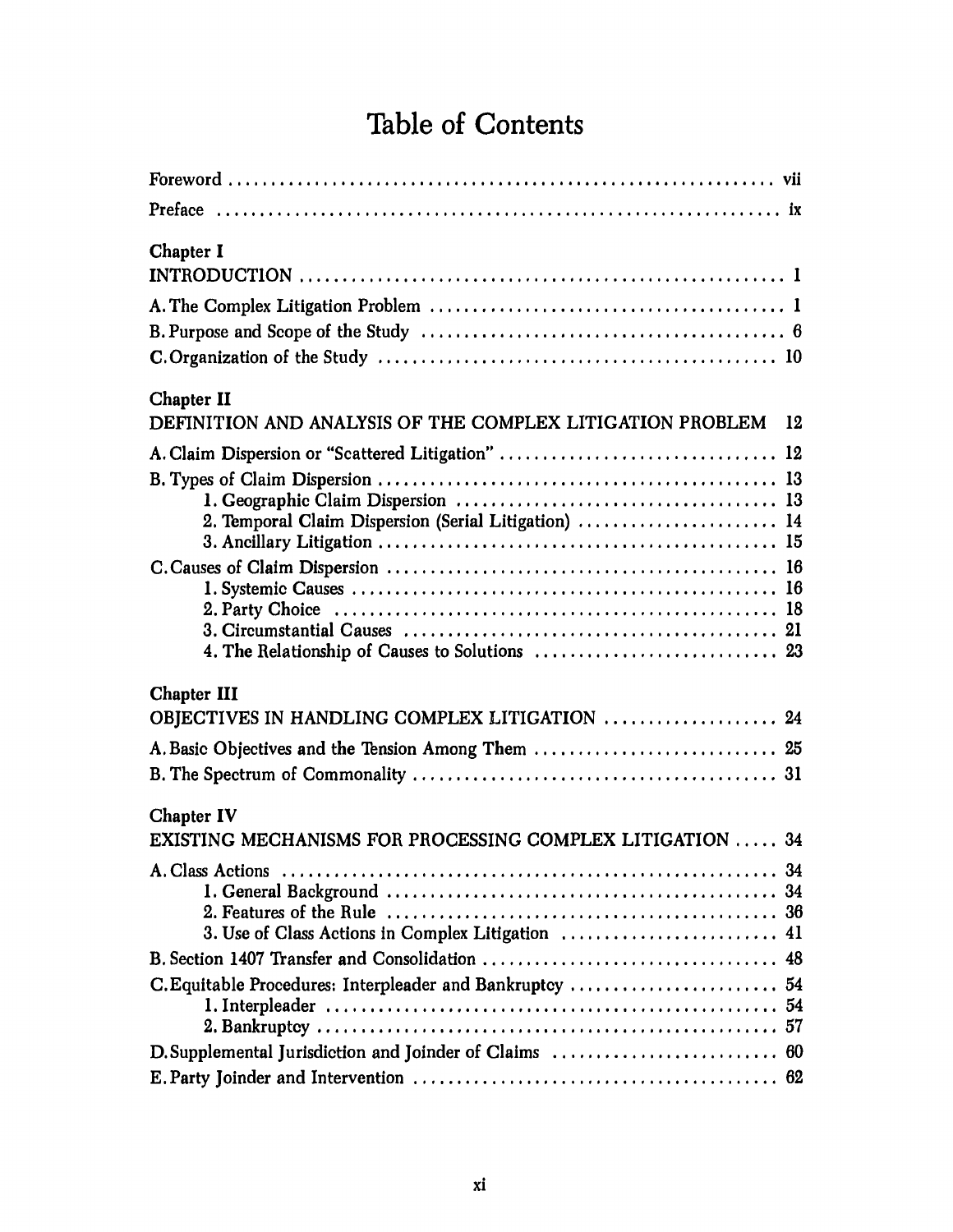| <b>Chapter V</b>                                                                      |
|---------------------------------------------------------------------------------------|
| GATHERING FOR COMMON ADJUDICATION:                                                    |
|                                                                                       |
|                                                                                       |
|                                                                                       |
|                                                                                       |
| 3. Fairness Issues Raised by Consolidated Ajudication  78                             |
|                                                                                       |
|                                                                                       |
|                                                                                       |
|                                                                                       |
| C. Transfer and Consolidation of Existing Actions  87                                 |
|                                                                                       |
|                                                                                       |
|                                                                                       |
| a. Facilitating Greater Use of Class Actions  98                                      |
| b. Enhancing Party Incentives to Participate in Class Actions  102                    |
| c. Mandatory Approaches to Class Actions  103                                         |
| i. Curtailing the Opt-Out Right  103                                                  |
| ii. Sua Sponte Class Certification  105                                               |
| <b>Chapter VI</b>                                                                     |
|                                                                                       |
|                                                                                       |
|                                                                                       |
|                                                                                       |
|                                                                                       |
| i. Removal direct to the magnet court $\dots \dots \dots \dots \dots \dots \dots$ 110 |
| ii. Removal of actions lacking federal subject matter                                 |
|                                                                                       |
| iii. Rroadened venue and personal jurisdiction  112                                   |
| iv. Removal of common issues and claims  114                                          |
|                                                                                       |
|                                                                                       |
|                                                                                       |
|                                                                                       |
| i. Incentives to discourage opting out  120                                           |
|                                                                                       |
|                                                                                       |

 $\hat{\mathbf{y}}$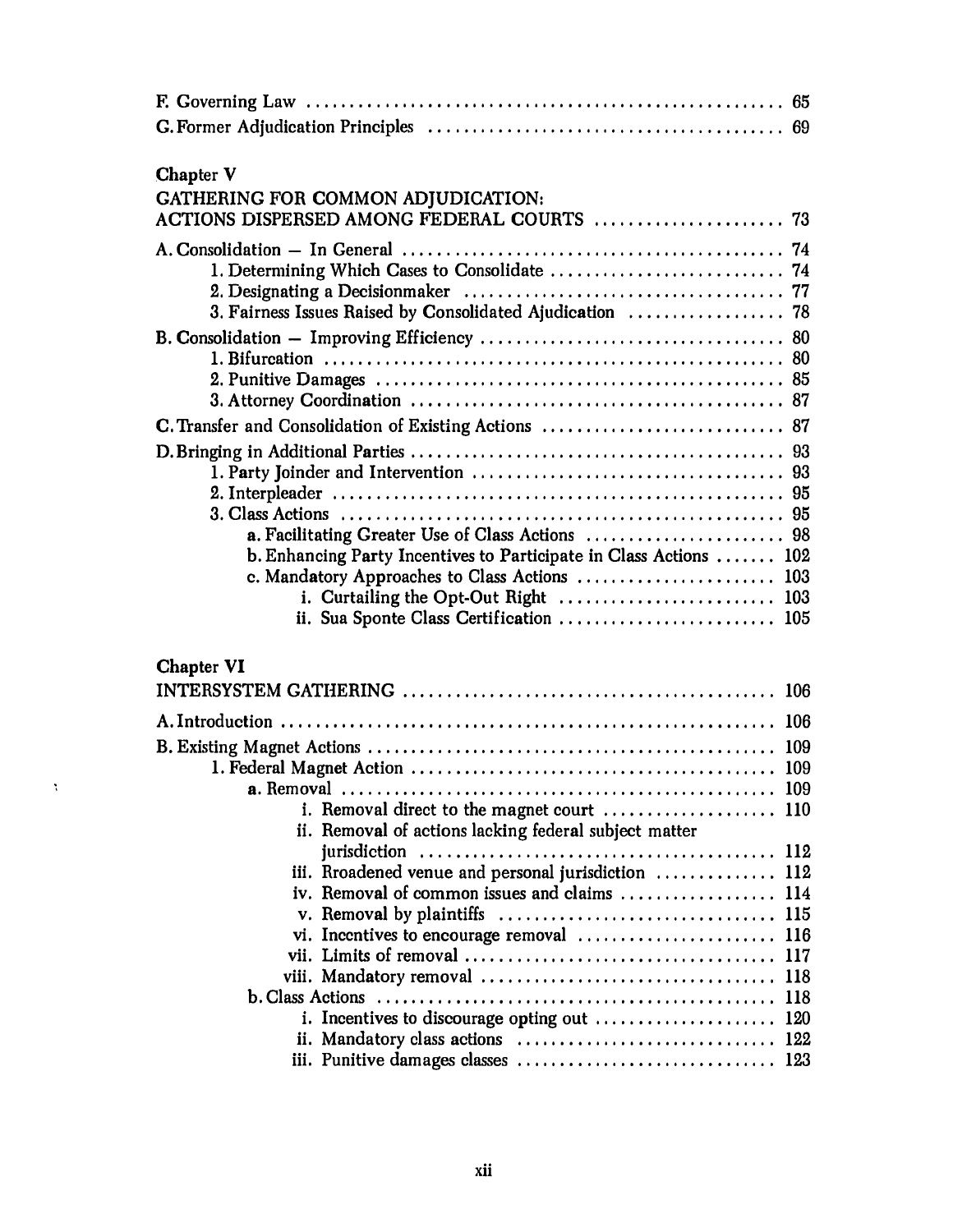$\langle \cdot \rangle$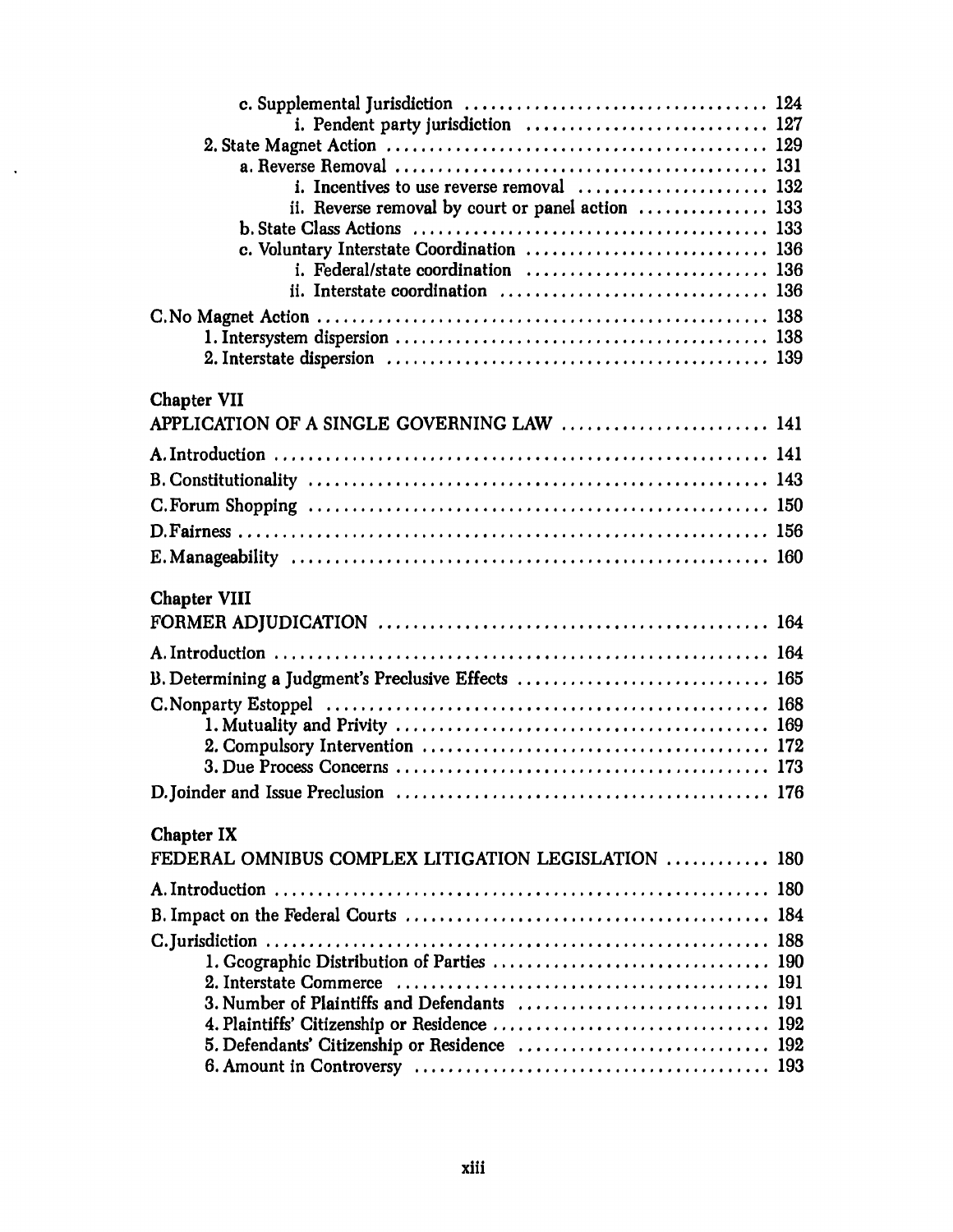| 8. Precise Standards or Discretionary Standards  197                  |  |
|-----------------------------------------------------------------------|--|
|                                                                       |  |
|                                                                       |  |
| 2. Facilitating Party Use of Complex Litigation Jurisdiction  202     |  |
|                                                                       |  |
|                                                                       |  |
| c. Decisions by District Courts or by a Special Panel  209            |  |
|                                                                       |  |
| 3. Authorizing the Court System to Assert Jurisdiction                |  |
|                                                                       |  |
|                                                                       |  |
| b. Decisions by Individual District Courts or by a Special Panel  218 |  |
|                                                                       |  |
|                                                                       |  |
|                                                                       |  |
|                                                                       |  |
|                                                                       |  |
|                                                                       |  |
| F. Additional Procedural Reforms that Could be Included               |  |
|                                                                       |  |
|                                                                       |  |
|                                                                       |  |
|                                                                       |  |
|                                                                       |  |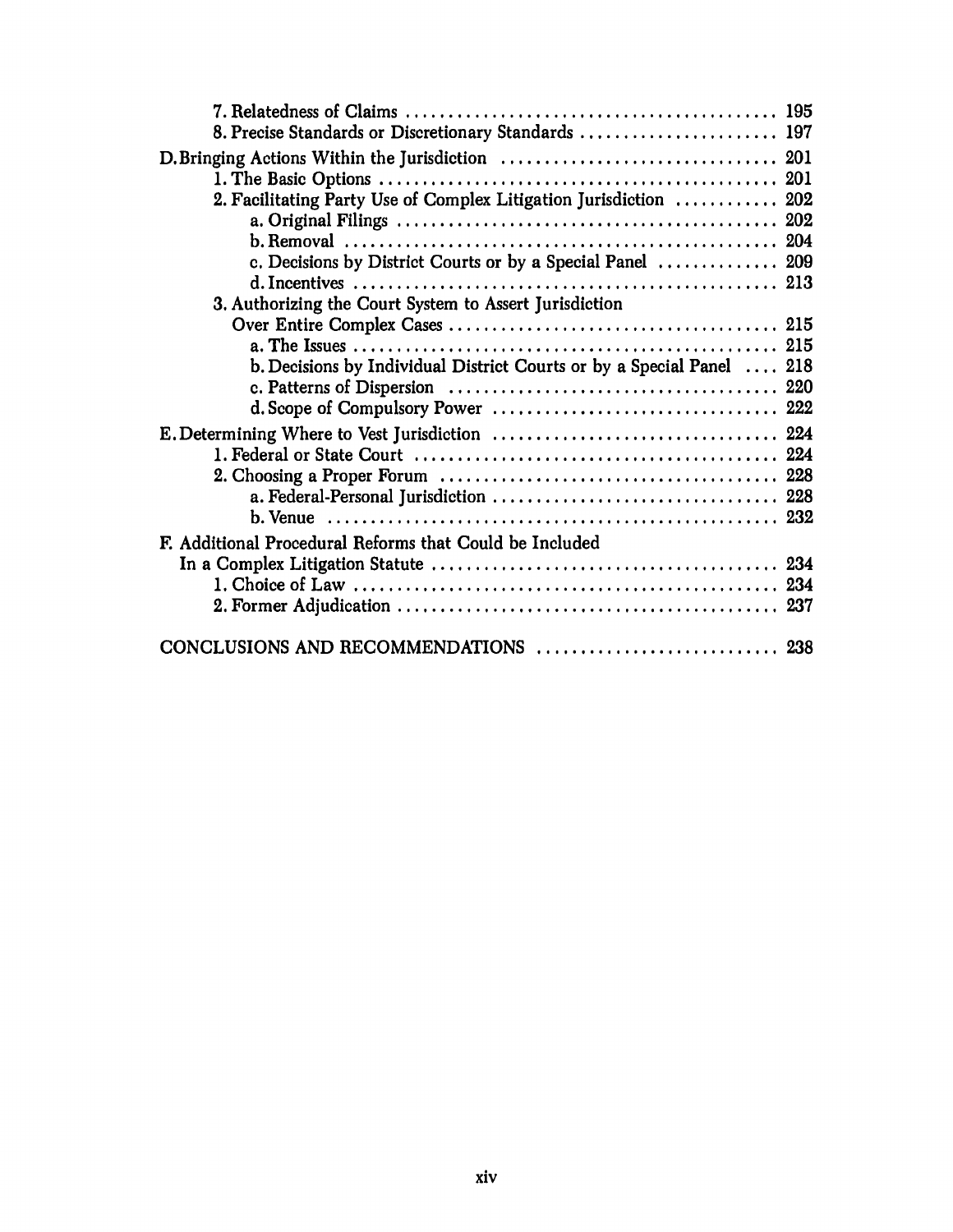#### CHAPTER I

#### INTRODUCTION

### A. The Complex Litigation Problem

Over the past quarter century, courts in the United States have witnessed an explosion of what loosely has been labelled "complex litigation." Complex disputes may involve hundreds or thousands of parties litigating related disputes, in dozens or hundreds of forums, all arising from a single event or series of closely related, substantially similar events. As Judge Williams of the Northern District of California has observed,

**[i]n** a complex society such as ours, the phenomenon of numerous persons suffering the same or similar injuries as a result of a single pattern of misconduct on the part of a defendant is becoming increasingly frequent.

The most common and widely publicized examples of complex litigation are "mass tort" actions. These cases may arise from a single catastrophic accident such as an explosion<sup>2</sup> or the gas plant disaster in Bhopal, Indi or the gas plant disaster in Bhopal, India.<sup>3</sup> The victims of a mass tort may be residents of many different states, as has been the case in a number of aircraft disasters<sup>4</sup> and in the Kansas City hotel skywalk collapse.<sup>5</sup>

**1** In re Northern District of California "Dalkon Shield" IUD Product Liability Litigation, **526** F. Supp. **887, 892 (N.D.** Cal. **1981)** (Williams, **J.),** vacated, **693 F.2d** 847 (9th Cir. **1982),** cert. denied, 459 **U.S. 1171 (1983).**

2 See, e.g., In re Bomb Disaster at Roseville, California on April **23, 1973, 399** F. Supp. 1400 **(J.P.M.D.L. 1975);** Rando v. Luckenbach **S.S.** Co., **155** F.Supp. 220 **(E.D.N.Y. 1957).**

**3** In re Union Carbide Corporation Gas Plant Disaster at Bhopal, India in December, 1984, Slip **Op.,** MDL No. **626,** Misc. No. **21-38 All** cases **(S.D.N.Y.,** May 12, **1986).**

See, e.g., In re Air Crash Disaster at Denver, Cclorado on November **16, 1976,** 486 F. Supp. 241 **(J.P.M.D.L. 1980);** In re Air Crash Disaster near Chicago, Illinois on May **25, 1979,** 476 F. Supp. 445 **(J.P.M.D.L. 1979);** In re Air Crash Disaster at Tenerife, Canary Islands on March **27, 1977,** 435 F. **Supp. 927 (J.P.M.D.L. 1977);** In re Air Crash Disaster at John F. Kennedy International Airport on June 24, **1975,** 407 F. Supp. 244 **(J.P.M.D.L. 1976);** Causey v. Pan American World Airways, Inc.,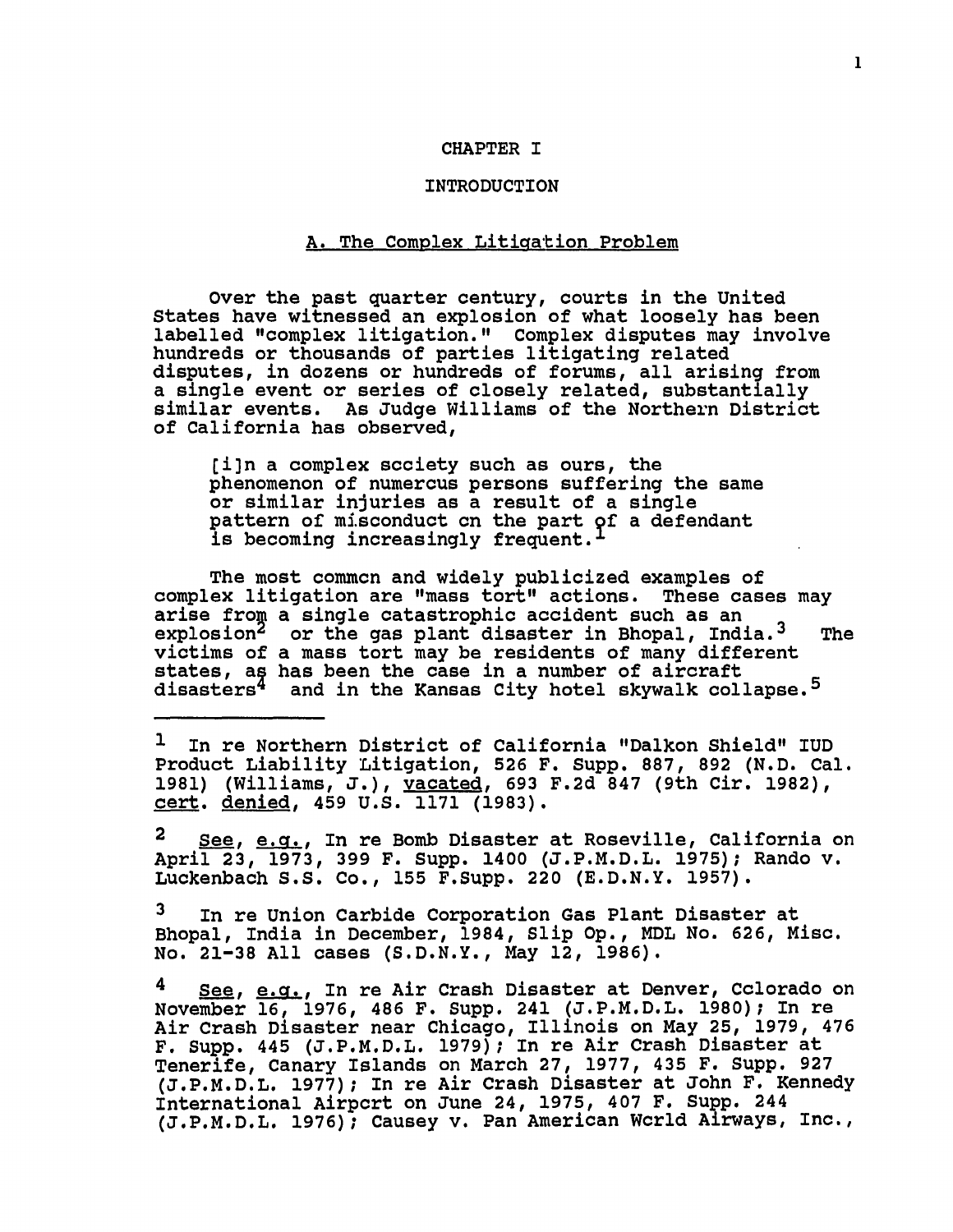When this is true, lawsuits arising from the incident are likely to be instituted in dozens of courts across the country, and may be lodged in both the federal and the state judicial systems. Multiple-forum lawsuits are even more likely when a mass tort results from a series of similar incidents that occur in different locales, often involving a toxic substance or defective product. The asbestos controversies, agent Orange, MER/29, <sup>8</sup> and the Dalkon Shield litigation are prominent examples.

Furthermore, new related lawsuits may be filed long after the first claims arising from the same mass tort "controver y" have been adjudicated, as in the well-known DES cases.<sup>11</sup> As a result, a single mass accident or product

66 F.R.D. **392** (E.D.Va. 1975).

**5** See In re Federal Skywalk Cases, 680 F.2d **1175** (8th Cir.), cert. denied, 459 U.S. 988 (1982).

See, e.g., In re Asbestos & Asbestos Insulation Material Products Liability Litigation, 431 F. Supp. 906 (J.P.M.D.L. 1977). See generally Institute for Civil Justice, Asbestos in the Courts: The Challenge of Mass Toxic Torts (1985).

**7** In re "Agent Orange" Product Liability Litigation, 565 F. Supp. 1263 (E.D.N.Y. 1983).

8 See, e.g., Roginsky v. Richardson-Merrell, Inc., **378** F.2d **832** (2d Cir. 1967); Rheingold, The MER/29 Story -- An Instance of Successful Mass Disaster Litigation, 56 Calif. L. Rev. 116 **(1968).**

<sup>9</sup> <u>See, e.g.</u>, In re Northern District of California "Dalkon Shield" IUD Products Liability Litigation, 526 F. Supp. 887 (N.D. Cal. 1981), vacated, 693 F.2d 847 (9th Cir. 1982), cert. denied, 459 U.S. 1171 (1983).

**10** See also In re Rely Tampon Products Liability Litigation, **533** F. Supp. 969 (J.P.M.D.L. 1982); In re Multi-Piece Rim Product Liability Litigation, 464 F. Supp. 969 (J.P.M.D.L. 1979); In re Swine Flu Immunization Product Liability Litigation, 446 F. Supp. 244 (J.P.M.D.L. 1978).

**11** See, e.cr., Payton v. Abbott Labs, **512** F. Supp. **1031** (D. Mass. 1981); Bichler v. Eli Lilly & Co., 79 A.D.2d 317, 436 N.Y.S. 2d 625 (1st Dep't 1981), affirmed, 55 N.Y.2d 571, 450 N.Y.S. 2d 776, 436 N.E.2d 182 (1982); Sindell v. Abbott Laboratories, 26 Cal.3d 588, 607 P.2d 924, cert. denied, 449 U.S. 912 (1980) Mink v. University of Chicago, 460 F.Supp. 713 (N.D.Ill. 1978).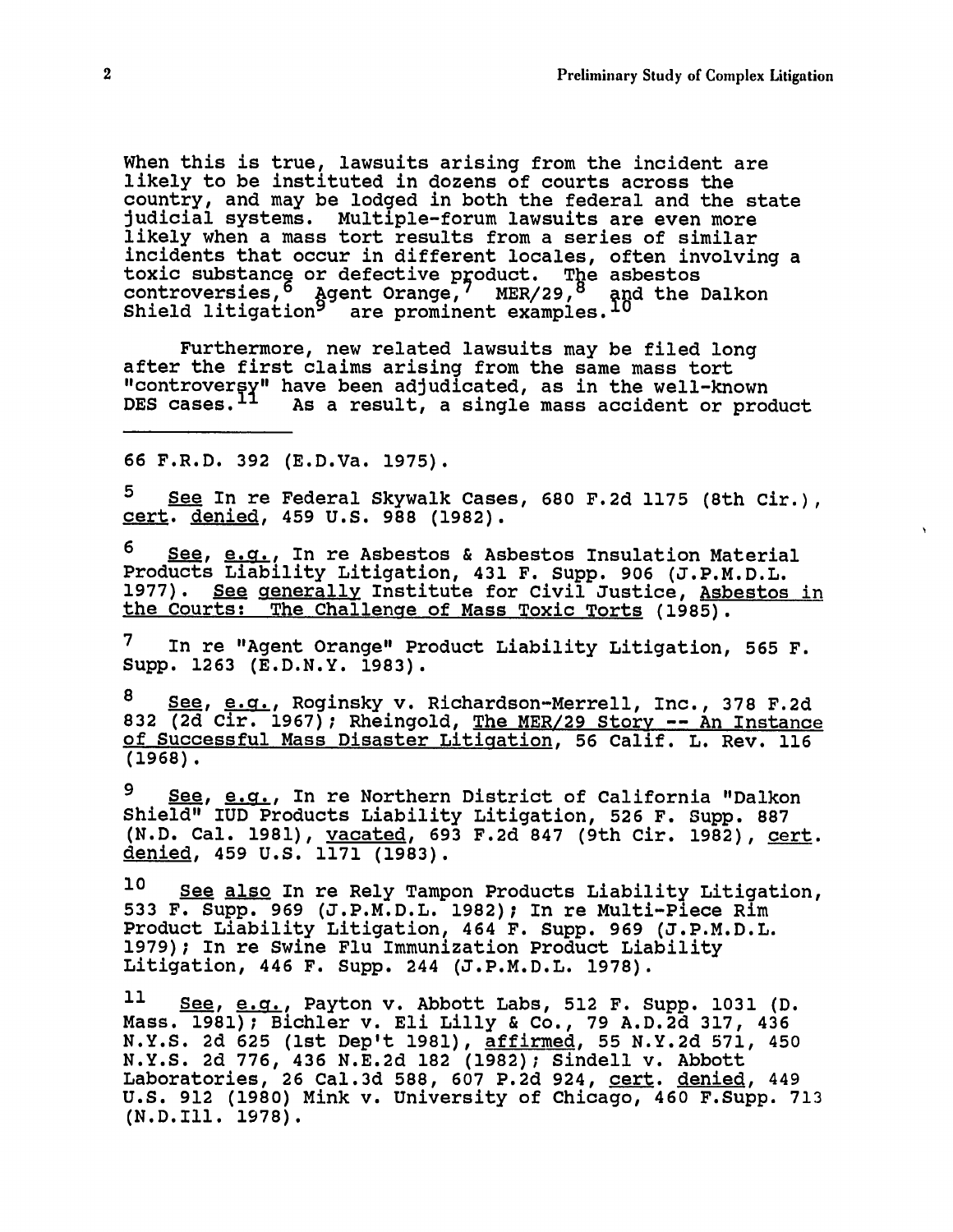defect may lead to repeated litigation of the same or substantially similar issues in multiple forums over many years.

In addition to mass torts, complex litigation also arises under the antitrust laws, as was seen in the electrical equipment price fixing litigation of the late 1960's **--** perhaps the first piece of modern complex **13** litigation  $\tau_{\overline{A}}$  and, more reçently, in the folding carton<sup>13</sup> fine paper,  $^{14}$  and plywood $^{15}$  cases. Complex cases also can emerge from incidents of consumer fraud, <sup>Lo</sup> violations of the securities laws, $17$  and controversies over civil rights.  $18$ 

Regardless of the substantive area in which these unwieldy cases arise, they frequently bog down in procedural imbroglios:

12 See generally, Application of California, **195** F. Supp. **37 (E.D.** Pa. **1961).** See also **C.** Bane, The Electrical Equipment Conspiracies: The Treble Damage Actions, Fed. Legal Publications, **1975.**

**13** In re Folding Carton Antitrust Litigation, 744 **F.2d 1252** (7th Cir. 1984).

14 In re Fine Paper Antitrust Litigation, **98** F.R.D. 48 **(E.D.** Pa. **1983),** affirmed in part and reversed in part, **751 F.2d 562 (3d** Cir. 1984). See also In re Hotel Telephone Overcharges, **500 F.2d 86** (9th Cir. 1974) (allegations of antiturst violations and common law fraud).

**15** In re Plywood Antitrust Litigation, **655 F.2d 627** (5th Cir. **1981),** cert. denied, 462 **U.S. 1125.**

**16** See, e.g., Miner v. Gillette Co., **87** Ill.2d **7,** 428 **N.E.2d** 478 (1981), cert. granted, 456 **U.S.** 914, cert. dismissed, 459 **U.S. 86 (1982);** Swarb v. Lennox, 314 F. Supp. **1091 (E.D.** Pa. **1970),** affirmed 405 **U.S. 191 (1972). See** also City of Philadelphia v. American Oil Co., **53** F.R.D. 45 **(D.N.J. 1971).**

**17** See, e.g., Blackie v. Barrack, 524 **F.2d 891** (9th Cir. **1975),** cert. denied, 429 **U.S. 816 (1976);** In re Caesars Palace Securities Litigation, **360** F. Supp. **366 (S.D.N.Y. 1973).**

**18** See, e.g., Paxton v. Union National Bank, **688 F.2d 552** (8th Cir.), **cert.** denied, 460 **U.S. 1083 (1982);** Manning v. International Union, 466 **F.2d 812** (6th Cir.), cert. denied, 410 U.S. 946 (1972).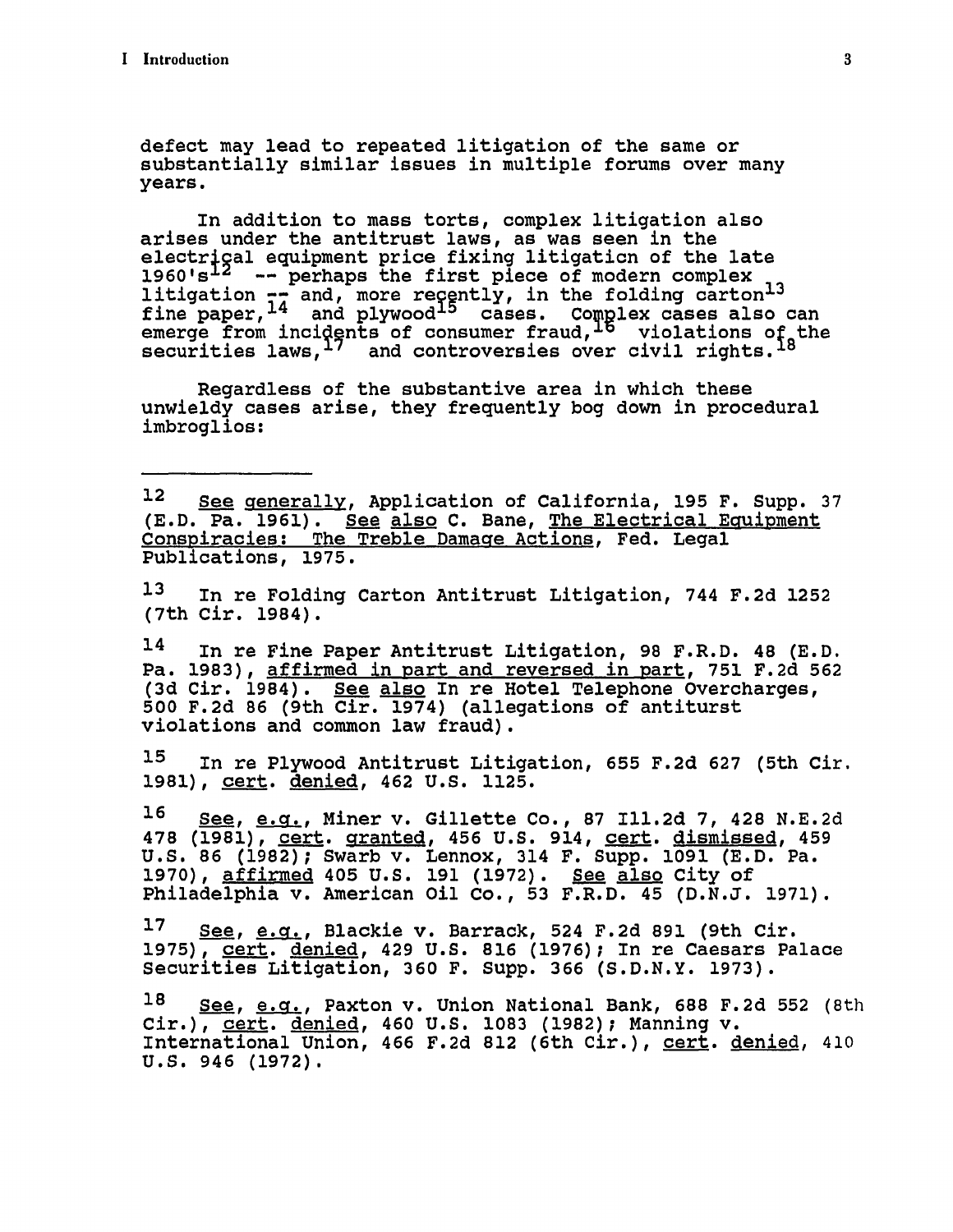The judicial system's response to such repetitive litigation has often been blind adherence to the common law's traditional notion of civil litigation as necessarily private dispute resolution **. . .** [T]his traditional mode of litigation threatens to leave large numbers of people without a speedy and practical means of redress and simultaneously threatens to expose defendants to continuing punishment for the same wrongful acts.

There is no formally accepted definition of complex litigation. Arguably, these cases do not differ significantly from other lawsuits, but merely are larger. Indeed, many of the problems associated with complex litigation are to some degree symptomatic of all litigation. It should not be surprising then, that the Manual for Complex Litigation does not attempt to define complex litigation. Instead it describes types of "potentially complex cases," focusing either on the nature of claim made, such as antitrust, patent, or mass tort, or on the procedural characteristics of the litigation, such as whether the cases involve multiple parties, or are class or derivative actions.<sup>20</sup>

For the purposes of this Preliminary Study, however, the defining characteristic of complex cases is their multiparty, multiforum nature. The incidents from which these cases arise may involve anywhere from several hundred to several hundred thousand actual and potential claimants. Frequently, there are also multiple defendants, perhaps comprising an entire industry,  $21^{\circ}$  or including members cf several industries connegted to the enterprise from which the controversy arises.<sup>22</sup> Individual claimants typically

**19** In re Northern District of California "Dalkon Shield" IUD Product Liability Litigation, **526** F. Supp. **887, 892 (N.D.** Cal. **1981)** (Williams, **J.),** vacated, **693 F.2d 847** (9th Cir. **1982),** cert. denied, 459 **U.S.** 1171 **(1983).**

20 Manual for Complex Litigation (5th ed.) [hereinafter cited as Manual], § 0.22; Manual for Complex Litigation, Second [hereinafter cited as Manual **2d],** § 20.11.

21 **See, e.g,** Sindell v. Abbott Laboratories, **26** Cal.3d **588, 607 P.2d** 924, cert. denied, 449 **U.S. 912 (1980).**

**22** See, **e.g,** Glaser v. Cincinnati Milacron, Inc., Civ. Action No. 82-0064 (W.D. Pa. **1985),** reversed on other grounds, **F.2d \_\_ (3d** Cir. **1987).**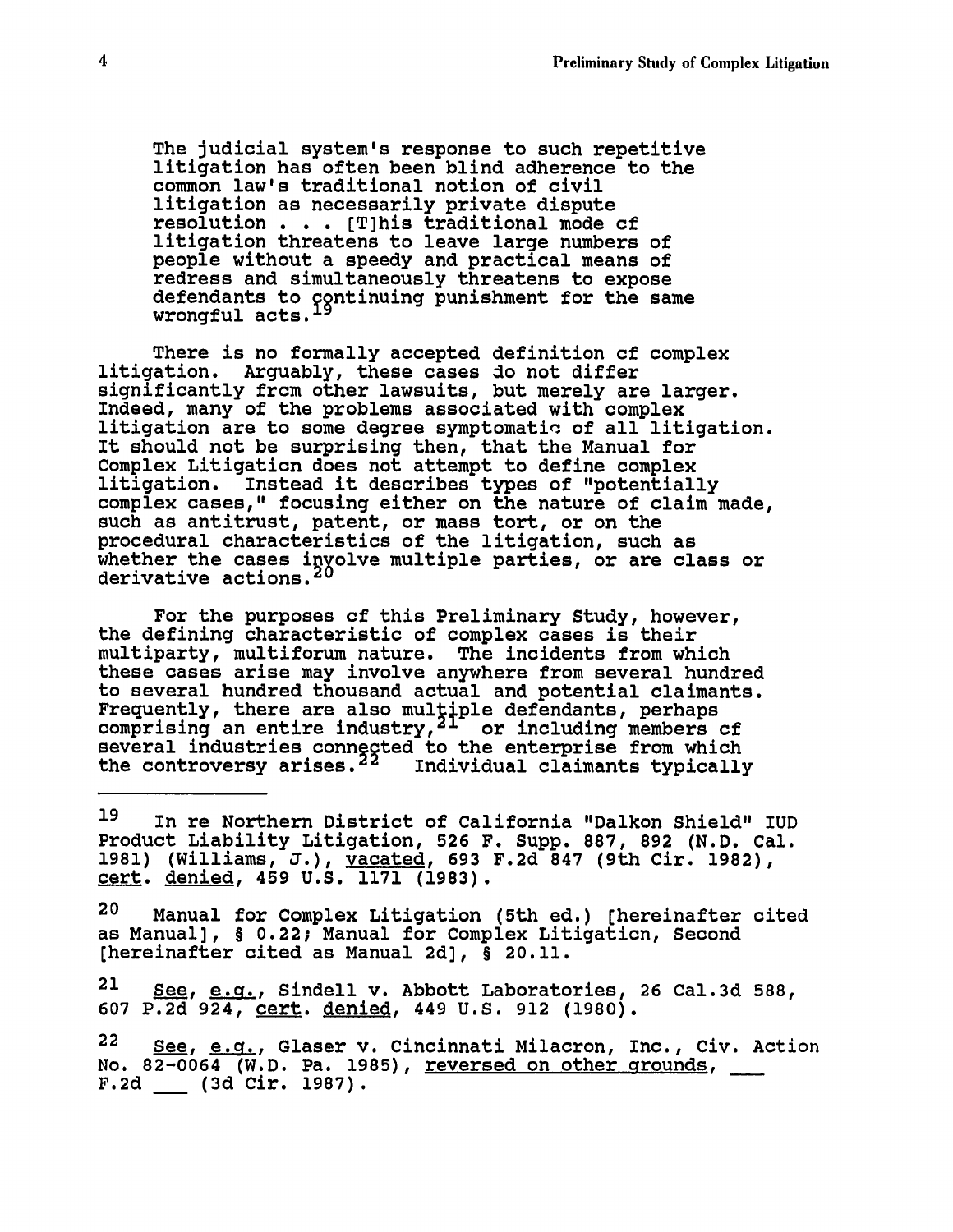file lawsuits against some or all of the possible defendants in the claimants' preferred forums, resulting in a scattering of related actions throughout both the state and federal court systems.

Processing multiparty, multiforum litigation frequently has proven a nightmarish task. Repeated relitigation of identical or substantially similar issues can consume an enormous amount of scarce dispute-resolution resources. The mass filing of hundreds or thousands of actions adds to the often intolerable backlogs in both the state and federal courts. Also, backlogs and delay are compounded further by extensive and often repeated threshold litigation of such questions as personal and subject matter jurisdiction, venue, transfer, consolidation, party joinder, class certification, and discovery matters.

To make matters worse, complex cases often reflect badly on the judicial system because their outcomes are not perceived as just. Actions may not be resolved -- either by adjudication or by settlement -- for up to a decade after being instituted. Different actions between similarly situated parties often conclude with disparate substantive results or with widely divergent damage awards. Moreover, the frequently astronomical costs of processing complex litigation in many cases do not seem justified by the relatively modest amounts eventually awarded to claimants, let alone the even smaller sums left to them after their legal expenses have been paid.

This Preliminary Study is inspired by the intuition that the common transaction, series of transactions, or course of conduct from which these complex cases arise should provide a basis for some form of consolidated or coordinated treatment of all of the resulting litigation. Complex litigation, it must be recognized, is now a wellentrenched feature of our civil justice system. In fact, as society grows increasingly dependent upon mass enterprises and potentially dangerous technologies and products, the incidence of highly complex lawsuits is likely to continue to increase and thereby pose an even greater threat to the viability of our system. Currently existing mechanisms for consolidating, coordinating, and resolving related actions were designed in a different age, and for much simpler litigation; they simply are not adequate for many of today's problems. The development of effective procedures for handling complex litigation therefore may be necessary if a crisis in the courts is to be averted.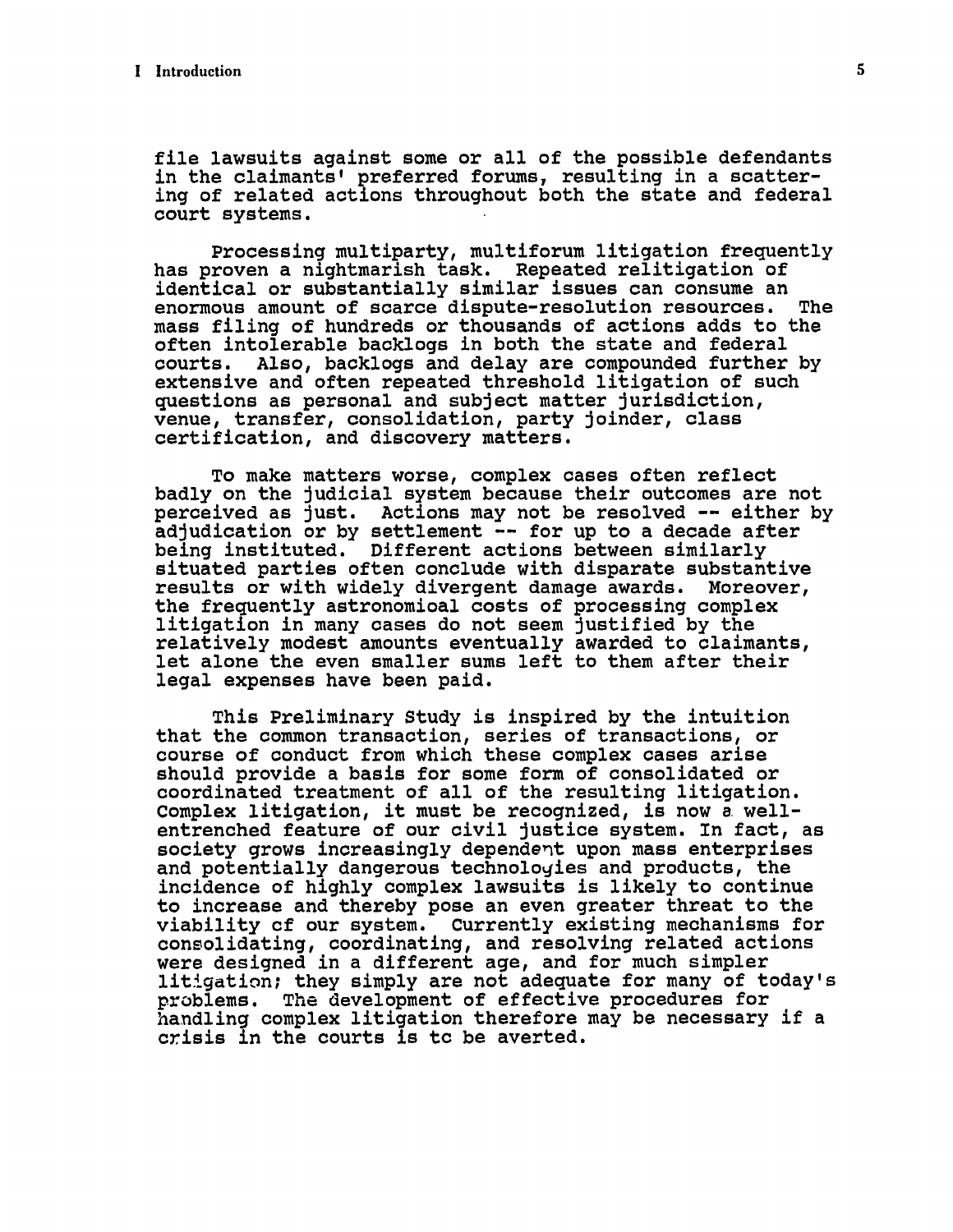#### B. Purpose and Scope of the Study

The purpose of this Preliminary Study of Complex Litigation is to develop a working definition of the subject, to identify its elements, and to present a tentative analysis of potentially fruitful options for mitigating the problems it poses. These options then could be explored in more detail by a later, more comprehensive study by the American Law Institute. It should be emphasized that this Preliminary Study does not advocate particular solutions to the complex litigation problem; it attempts only to identify options that merit the Institute's further consideration.

This Preliminary Study is limited in scope to judicial<br>te resolution and matters of procedure. Obviously, the dispute resolution and matters of procedure. substantive law in each of the areas in which complex litigation arises also plays a significant role in shaping<br>the phenomenon. There are many problems associated with There are many problems associated with complex litigation that ultimately might be addressed best by recognizing new causes of action or forms of relief, or by developing administrative or social insurance models for delivering compensation. However, it simply would be too large a task for this Study, restricted as it is both in goals and lifespan, to attempt to deal comprehensively with substantive law in addition to the many procedural aspects of the complex litigation problem. The specific substantive issues implicated vary from one context to the next, and therefore would be addressed most profitably by experts in each relevant field of substantive law.

This Preliminary Study also attempts to avoid duplicative analysis of matters that have been or are being

<sup>23</sup> In February, 1986 the Institute approved a Project on Enterprise Liability for Personal Injuries, which will study principles of law and institutional structures for dealing with personal physical injuries caused by enterprise activities through tort law and other systems of compensation, liability, and deterrence. The Chief Reporter for the Project, which is tentatively scheduled for completion in May 1991, is Professor Richard Stewart of the Harvard Law School. See Revised Memorandum to the ALI Council from Geoffrey Hazard, April 9, 1986. See also American Bar Association Special Committee on Law and Science, An Analysis of Proposed Changes In Substantive and Procedural Law In Response to Perceived Difficulties in Establishing\_ Whether or Not Causation Exists in Mass Toxic Tort Litigation (1986).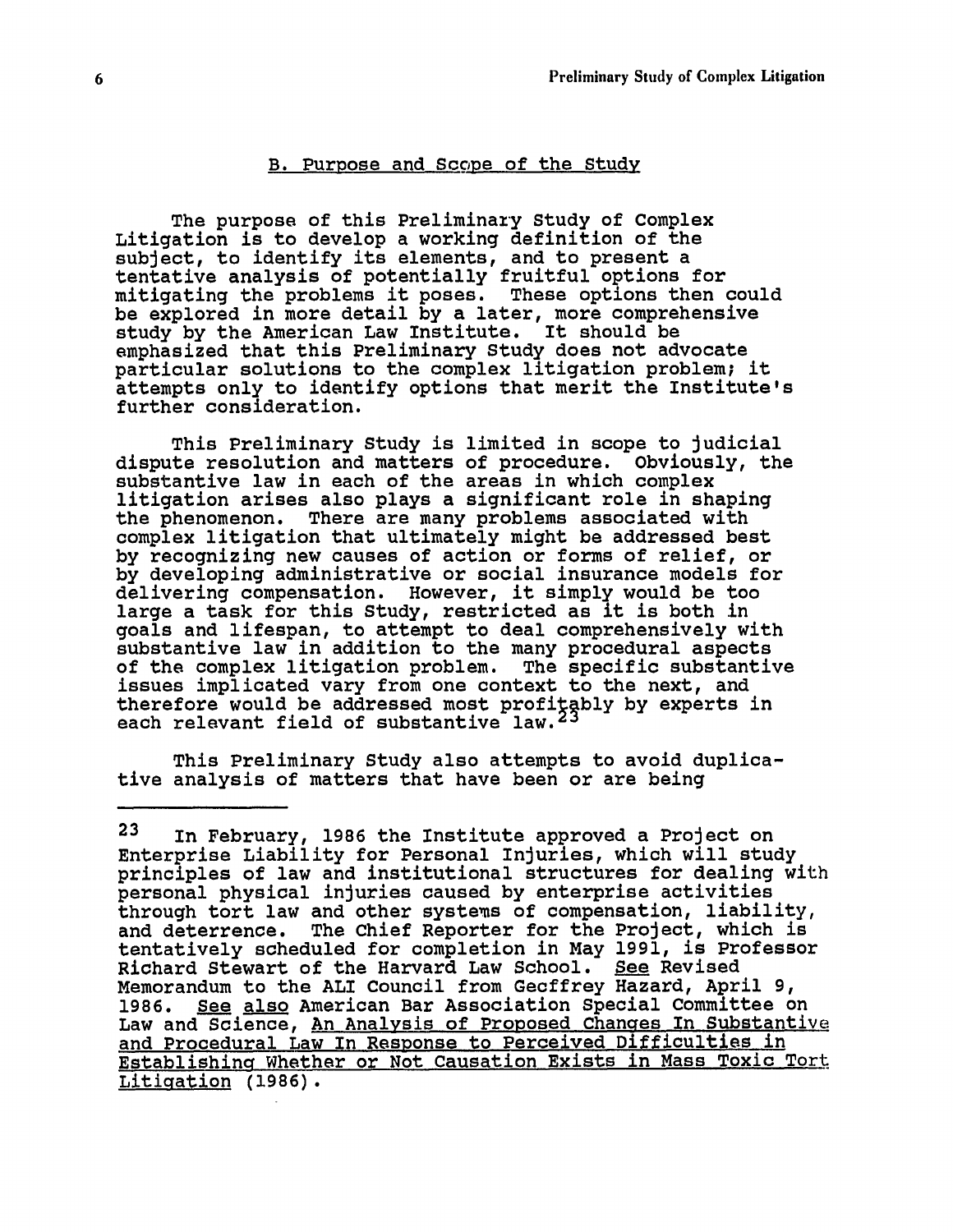addressed elsewhere. For example, a number of case management problems often associated with complex litigation are discussed at length in the Manual for Complex Litigation and in the recently published Seccnd Edition of the Manual. $^{24}$ These problems include the scope and management of discovery $\chi^{25}$  organization of counsel in multiparty  $\sim$ actions;<sup>26</sup> trial scheduling, preparation, and management;<sup>27</sup> and the administration of certain "complex" forms of relief.<sup>28</sup> The scope and management of discovery in particular has been cited as a major component of the complex litigation problem. These matters, however, have been under constant review by the Advisory Committee on Civil Rules of the Judicial Conference of the United States for two decades, and probably would be best left to that Committee's expertise.

Case management difficulties, although certainly "complexities" in the litigation process, are elements of a phenomenon more global than multiparty, multiforum lawsuits -- the problem of protracted litigation. Although complex litigation often involves elements of protraction, protraction is by no means limited to this category of cases. Some of the most notcrious protracted cases have been structurally simple two-party lawsuits.<sup>29</sup> The Manual for Complex Litigation sets forth techniques for managing protracted litigation that have been used successfully in the past and currently' are available to federal judges. These devices have been reinforced by the 1983 amendments to Federal Rules 7, **11,** 16, and **26.** Accordingly, it may not be advisable to pursue further reforms aimed at protracted

- 24 This is discussed throughout the Manual. See also Manual **2d,** § 21.4.
- **25** Manual, §§ 1.90, 1.91, 1.92, 1.93; Manual 2d, § 20.2.
- **26** See generally Manual, §§ 1-4; Manual 2d, §§ 21.6, 22.

**27** Manual, § 4.70; Manual 2d, §§ **23.1,** 23.2.

28 See C. Wright, A. Miller & M. Kane, 7B Federal Practice and Procedure: Civil 2d § 1784 (1986).

29 Examples of this are the recently concluded United States v. International Business Machines Corp., No. 69 Civ. 200 (DNE) (S.D.N.Y.) and American Telephone & Telegraph Co. v. MCI Telecommunications Corp. cases. See American Telephone & Telegraph Co. v. MCI Communications Co., 748 F.2d 799 (7th Cir. 1984).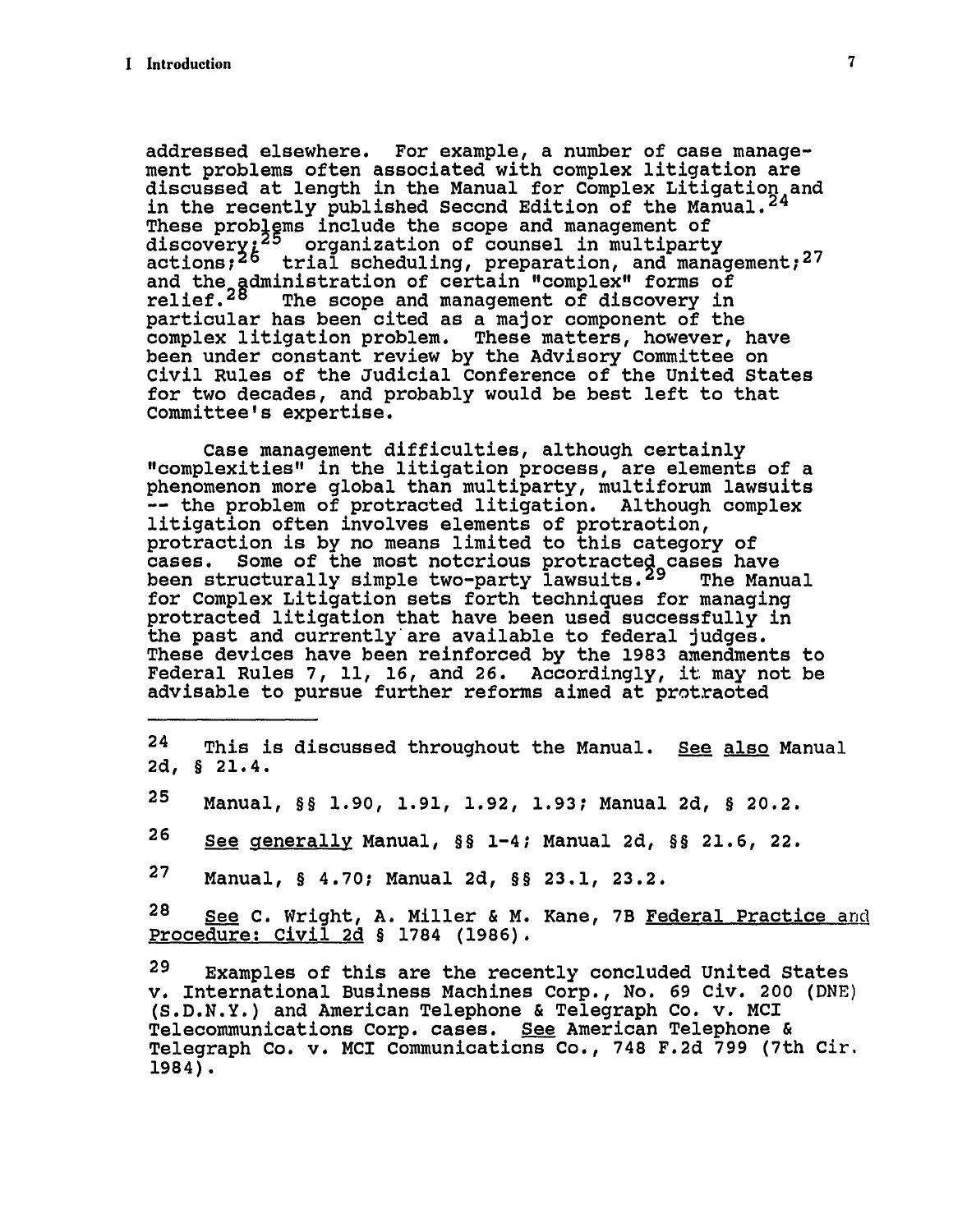litigation at this time. Rather, continued improvement in this area might be obtained as the Manual and the new Federal Rules gain wider acceptance, and as further experimentation with their techniques is undertaken.

Although the Institute's 1969 Study of the Division of Jurisdiction Between State and Federal Courts touched upon complex litigation, it did not focus on the problem as such. That Study was written before the complex litigation phenomenon as it exists today had developed, and before its significance and dimensions were appreciated. Rather than taking the fair and efficient treatment of complex litigation as its goal, the objective of the 1969 Study was to identify "basic principles of federalism," and to assign cases to the state or federal judicial systems in accordance with those principles.

The 1969 Study, however, did include a proposal to create new federal subject matter jurisdiction over multiparty, multiforum litigation that Congress never enacted.<sup>31</sup> The present Study, in some respects, takes up where the 1969 Study left off, attempting to lay the groundwork for the development of new, more comprehensive proposals for processing multiparty, multiforum cases more efficiently that might fare better in the political arena.

It also must be recognized that some aspects of the law that affect complex litigation may not be feasible targets for reform. A good example is the oft-repeated call to scale back or eliminate diversity jurisdiction. One of the reasons why the proposals advanced in the Institute's 1969 Study failed was the heated political controversy touched off by its proposed repeal of general diversity jurisdiction. This issue continues to be debated, often acrimoniously, by various segments of the bar. The success of any proposals developed in a full-scale Institute study of complex litigation probably should not be tied to the

<sup>30</sup> American Law Institute, Study of the Division of Jurisdiction Between State and Federal Courts, p. 1 (Official Draft **1969).**

**<sup>31</sup>** In an attempt to provide a single forum for a cause of action in which all the defendants necessary for a just adjudication are not amenable to the jurisdiction of any one state court, but some diversity of citizenship among the adverse parties exists, the Institute proposed the adoption of a minimal diversity requirement coupled with nationwide federal service of process.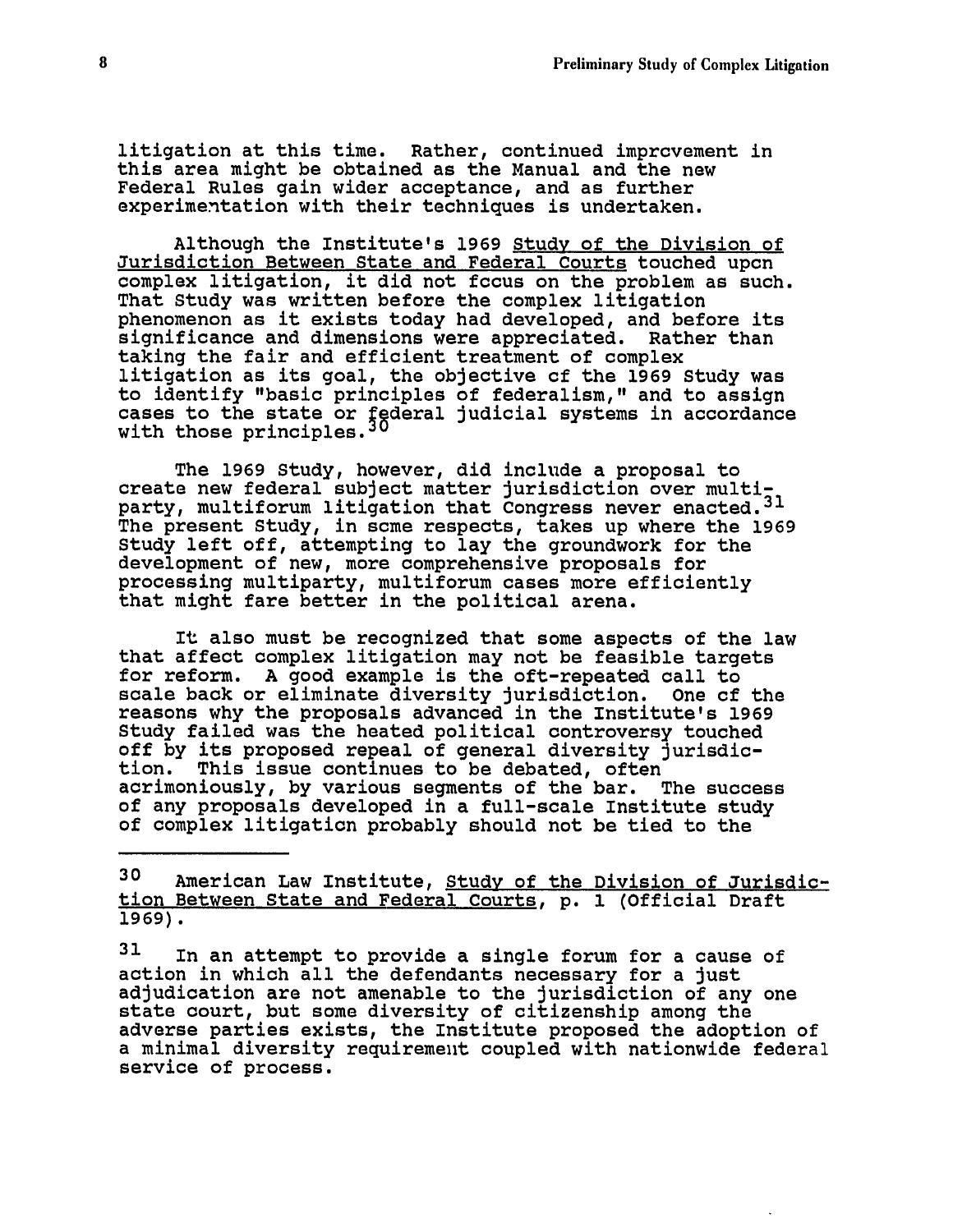outcome of that debate. Rather, the diversity issue best might be left for separate resolution in the political arena.

Another source of controversy in the complex litigation context is the right to trial **by** jury. A number of observers have argued forcefully that some extraordinarily complex lawsuits present factual is **9es** that are beyond the competency of lay juries to decide.<sup>32</sup> Mevertheless, the largely immutable and constitutional nature of the right to trial **by** jury, together with the political volatility of any attempt to alter it, suggest that the Institute would accomplish little **by** advocating any broad changes in the role played **by** juries in complex cases.

Finally, every attempt has been made to ensure that the options recommended **by** this Pre'tminary Study for further consideration are consistent with three overriding concerns. First, basic principles of federalism and their implications as to the respective roles of state and federal courts must be respected. Second, it must be recognized that new business should not be added to federal court dockets without a demonstrated need for doing so. The federal courts already are overburdened, and their limited resources should be reserved as much as possible for uniquely federal problems. Third, and perhaps most importantly, the fundamental procedural rights of litigants must not be compromised. These concerns and their importance to this Study are discussed further in Chapter III.

**<sup>32</sup>** See generally Devlin, Equity, Due Process and the Seventh Amendment: **A** Commentary on the Zenith Case, **81** Mich. L. Rev. **1571 (1983);** Kane, Suing Foreign Sovereigns, 34 Stan. L. Rev. **385 (1982);** Lempert, Civil Juries and Complex Cases: Let's Not Rush to JudgMent, **80** Mich. L. Rev. **68 (1981).** See also Zenith Radio Corp. v. Matsushita Elec. Indus. Co. (In re Japanese Elec. Prods. Antitrust Litigation), **478** F.Supp. **889 (E.D.** Pa. **1979),** vacated, **631 F.2d 1069 (3d** Cir. **1980)** (The district court refused to strike the jury demand despite the fact that "the trial would last a full year" and that **9** years of discovery had produced "millions of documents and over **100,000** pages of depositions." The Third Circuit vacated and held that the case was too complex for a jury trial.); In re **U.S.** Financial Sec. Litigation, **75** F.R.D. **702 (S.D.** Cal. 1977), reversed, **609 F.2d** 411 (9th Cir. **1979),** cert. denied, 446 **U.S. 929 (1980)** (The district court struck jury demands on the grounds that the case was too complex. The Ninth Circuit reversed, holding that there is no complexity exception to the Seventh Amendment.).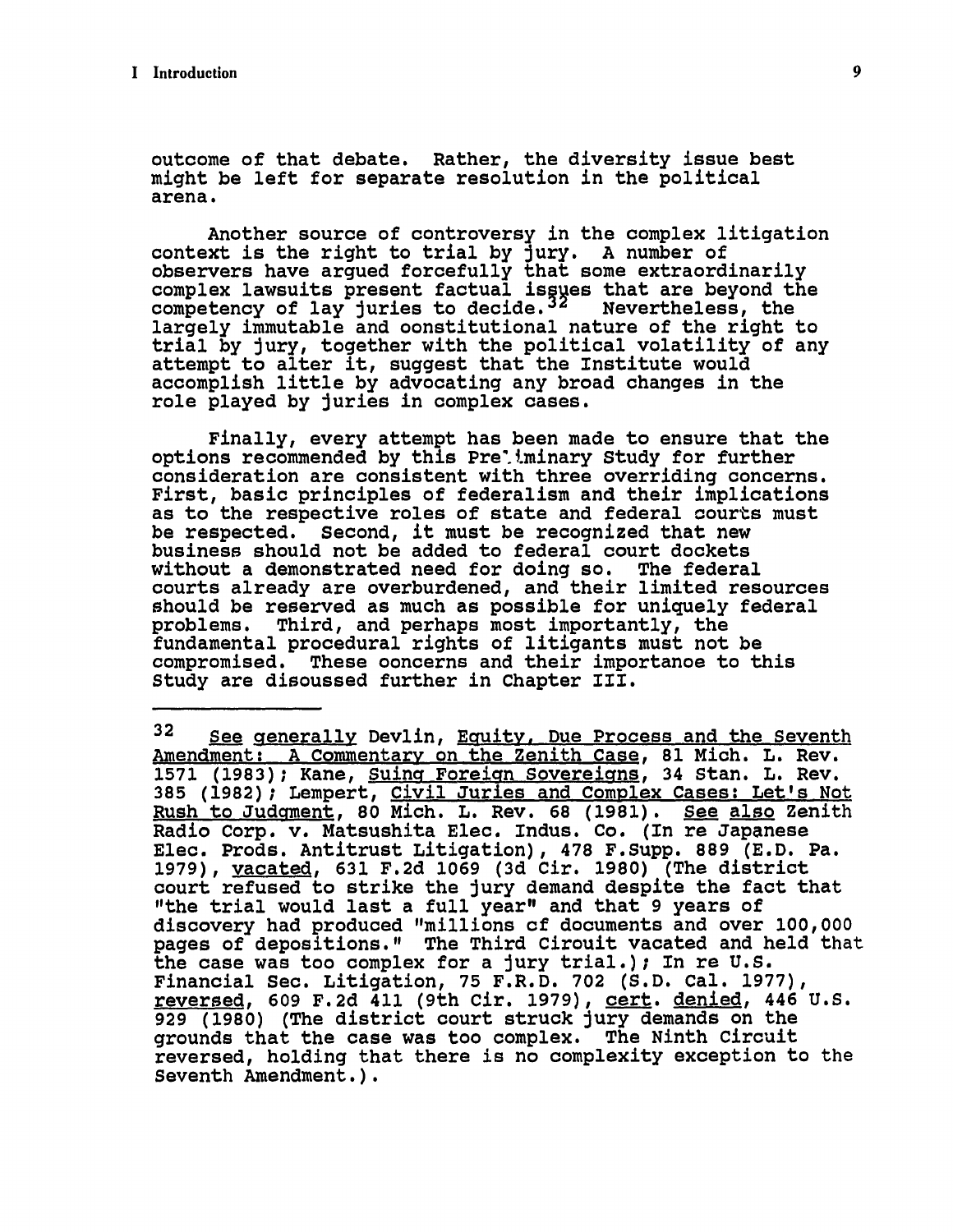Even with these concerns in mind, reform nevertheless seems necessary. Courts and litigants alike are losers in the current situation. There is a great deal to be gained on all sides if more efficient means of processing complex litigation can be devised and implemented. It may take a great deal of fortitude, imagination, and effort to achieve significant improvement, but the magnitude of the problem suggests that the project is well worth pursuing.

### C. Organization of the Study

The first four Chapters of this Preliminary Study provide essential background material on the problem of complex litigation. This Chapter has set out the contours of the complex litigation phenomenon and discussed the purpose and scope of this Preliminary Study. Chapter Two defines the complex litigation problem as it is addressed in this Preliminary Study, explains the Study's orientation, and analyzes the features and causes of complex litigation. Chapter Three then outlines the basic objectives of any solution to the complex litigation problem, and explores the tension between maximizing efficiency in the handling of complex cases and preserving the due process rights of parties. Chapter Four provides a context for the discussion of potentially valuable procedural reforms in later chapters **by** examining the strengths and weaknesses of existing mechanisms for dealing with complex litigation.

Chapters Five through Nine explore a wide variety of procedural mechanisms that could be used to ameliorate the complex litigation problem. Chapter Five discusses ways in which cases that are dispersed only within the federal court system could **be** processed more efficiently, and Chapter Six examines the more difficult problem of gathering cases for common adjudication when they are lodged in both the state and federal courts. Chapters Seven and Eight then discuss ways in which current choice of law and former adjudication rules could be modified to improve the handling of complex litigation. Finally, Chapter Nine discusses an alternative method of ameliorating the complex litigation problem that is at once the most radical and perhaps also the most useful: the adoption of a comprehensive federal complex litigation statute that could implement all of the procedural changes necessary to simplify the processing of complex cases. A properly drawn statute could tailor those changes narrowly so that they applied only to those cases for which current procedural rules were inadequate.